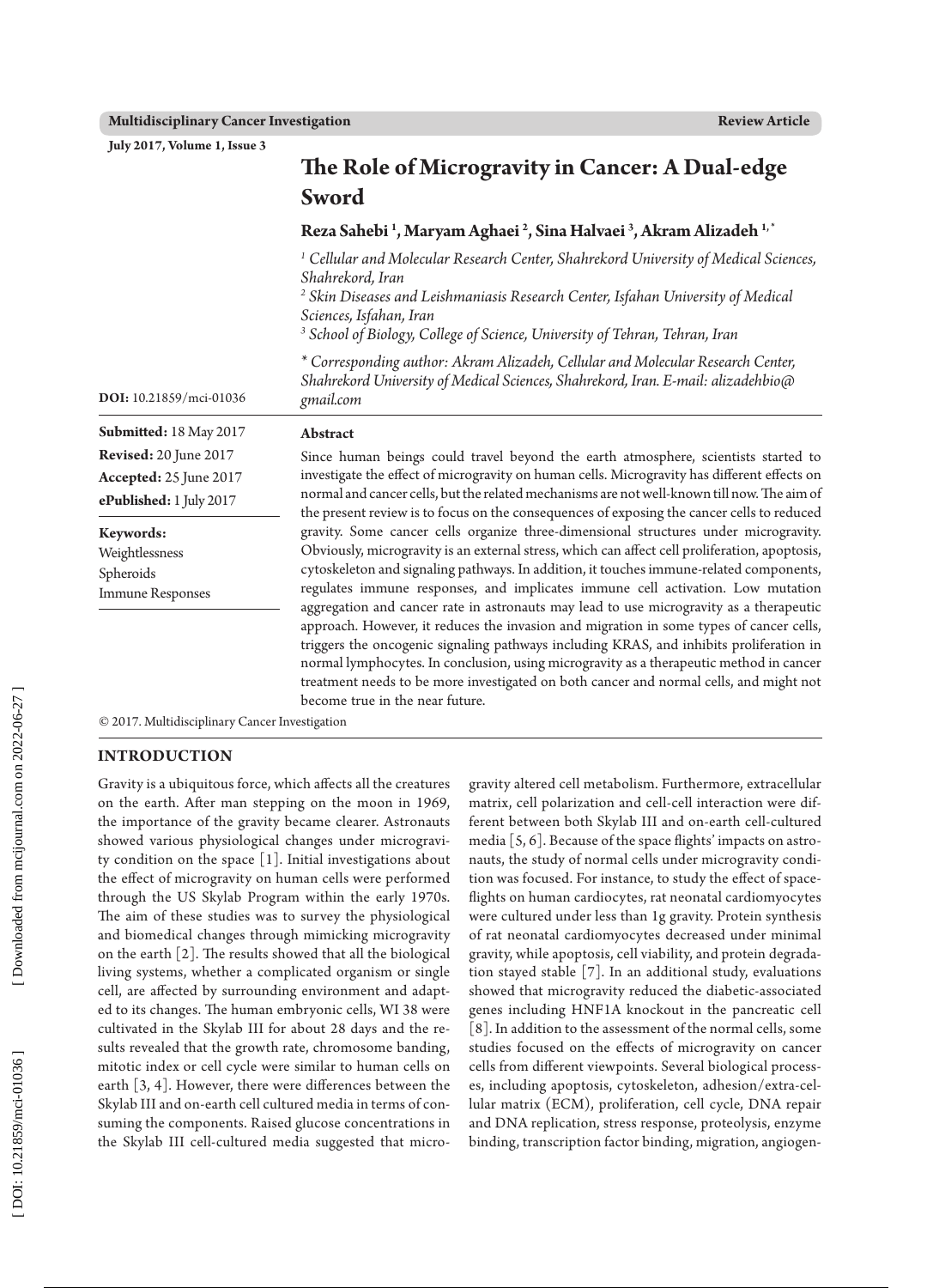esis, and signal transduction were differentially expressed in cancer cells [9, 10]. The aim of the present review is to focus on the consequences of exposing the cancer cells to reduced gravity. Previously, some studies reviewed related articles till 2013[11, 12], so the present article is included post-2013 studies. In this review, different effects of micro gravity on cancer cell behavior and immune responses are discussed. Some recent studied genes and proteins in can cer cells and their alternation through the reduced gravity are summarized. Finally, the therapeutic application of mi crogravity in far future is pointed out.

# **EFFECT OF MICROGRAVITY ON CA CELL BE**

### **Viability and Apoptosis**

Several studies have shown the inhibitory effects of mi crogravity on cancer cells viability and growth. Inhibition of an anti-apoptotic protein, BCL-2, and inducing the apoptosis-related proteins, PARP, p-53 and Bax in ml-1 thyroid cancer cells has been demonstrated, through the simulated microgravity condition [10]. The Western blot analysis of BL6-10 melanoma cellular proteins discovered the Caspase-3, 7 and 8 up-regulation and Bnip3 and BCL-2 down-regulation. Moreover, through the reduction of NF-κB pathway regulating molecules including Uev1A, TICAM, TRAF2, and TRAF6, an apoptosis suppressor complex, NF-κB/p65 is localized in the cytoplasm [13]. In conclusion, microgravity affects cancer cells by inhibit ing survival signaling pathways and inducing programmed cell death. The CAV1 protein is a gravy-sensitive protein, which regulates cellular proliferation, differentiation and apoptosis [14], and decreases in cancer cells after 72h ex posing to microgravity [15].

### **Growth and Proliferation**

Studies have indicated that cell cycle regulating proteins like CyclinD1 and B1 were down-regulated under simulat ed microgravity in breast and colorectal cancers [10, 16]. Recently, Kim *et al.* have studied the effect of microgravity on Hodgkin's lymphoma cancer cells [17] in comparison with normal human dermal fibroblast cells. Interestingly, the proliferation of lymphoma cancer cells was inhibited, and microgravity led to cell death; but normal cells were not affected [17]. ATM/ATR and CDK1/2 proteins are essential for cell cycle transition from S to G2 and de creased under microgravity. The flow-cytometery analysis confirmed that the number of cancer cells in the G2 phase are reduced [13]. Similar findings have been improved in breast and lung cancers [15, 16]. Also, the colony forma tion assay on cancer cells (melanoma, colorectal and leuke mia) revealed that microgravity diminishes the cancer cell ability to form colonies [10, 13]. Briefly, reduced gravity disturbs cell cycle controlling genes and proteins, so pre vents cancer cells from proliferation and forming spherical colonies.

# **Extra-cellular Matrix and Cytoskeleton**

Microgravity can cause some changes in ECM and cyto skeletal proteins in cultured cells and triggers spheroid for mation in some types of cancer cells [18]. Spheroids are three-dimensional (3D) cell architecture structures, which can reflect the physiological status of the tumor to some extent [9]. Modifying signaling pathways, the quantity of ECM and 3D growth associated proteins may interact in spheroid formation [18]. Studies on FTC-133 follicu lar thyroid cancer cell line revealed that the expression of VEGF, EGF and CTGF are up-regulated under micrograv ity in both two-dimensional (2D) and 3D cultures, but the expression of EGF in 3D is much higher than 2D culture, and the expression of CTGF in 2D is much higher than 3D culture [19, 20]. Both EGF and CTGF implement pro liferation and the difference between their expression in 2D and 3D culture shows their different roles through the environment changes. The Ml-1 thyroid cancer spheroids overexpressed intermediate filaments, vimentin and vin culin, in addition to ECM-related proteins, collagen type I and III, laminin, fibronectin, chondroitin sulfate compared with control spheroids [10]. In this regards, mass spec trophotometry analysis indicated that integrin a-5 chains, myosin-10 and filamin B found in FTC-133 cells mediates cell binding to fibronectin and enhances 3D growth [16]. Kopp *et al.* have revealed that the accumulation of F-ac tin and other cytoskeletal associated proteins toward the breast cancer cells' membrane directed to change the can cer cells' shape and form spheroid [21]. Previously, they had conducted similar study on the thyroid cancer cells and discovered parallel findings [20]. Cytokines, IL-6 and IL-8 regulate integrin beta-1, talin-1, Ki-67, and beta-actin, and mediate the spheroid formation [22]. Another study on thyroid cancer cells confirmed these findings. Bioinfor matics analysis revealed that simulated microgravity pro moted the overexpression of 3D growth-related proteins and avoided extreme accumulation of exogenous proteins. While structural proteins related genes are up-regulat ed [18]. After 22 seconds exposing to microgravity, the F-actin and cytokeratin cytoskeleton changed in thyroid cancer cells [23], and PXN, VCL, and PTK2 proteins localized around the focal adhesion complex and led to spheroid formation [24]. As shown in Table 1, ECM and cytoskeleton controlling genes, including *ACTB*, *KRT80*, *OPN*, *FN*, *COL4A5*, *LIMA1*, *TUBB*, and *PFN1* modify un der microgravity. It seems that cancer cells remodeled their ECM and cytoskeleton as an adaptive response. To sum up, microgravity causes some changes in cell-cell interactions, cancer cells adhesion, migration and invasion.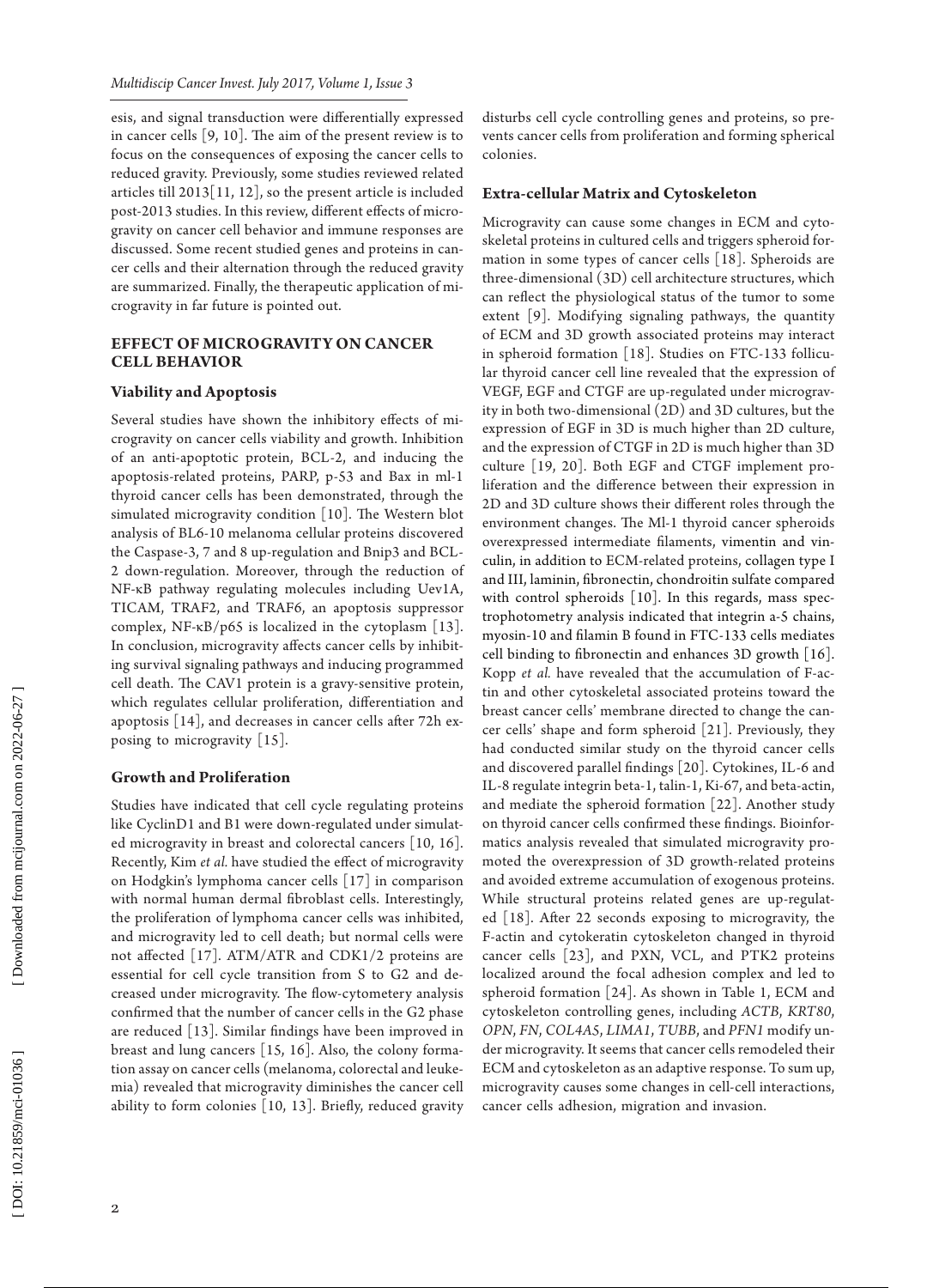**Table1:** Microgravity-induced Gene Expression Alternation

| Type of<br>Cancer            | <b>Cell Line</b>        | <b>Type of Cell</b><br><b>Culture</b> | Gene                                                                                                                                                                                                                                                           |                  |        | Ref.                             |
|------------------------------|-------------------------|---------------------------------------|----------------------------------------------------------------------------------------------------------------------------------------------------------------------------------------------------------------------------------------------------------------|------------------|--------|----------------------------------|
| Follicular<br>Thyroid Cancer | $ml-1$                  | 2D                                    | ACTB, KRT80, OPN, FN<br>COL4A5, LIMA1, MTSS1                                                                                                                                                                                                                   | $\ast$           |        | $\lceil 23 \rceil$               |
|                              | FTC-133                 | 2D<br>3D                              | ACTB, TUBB, PFN-1, ERK2, Casp9, FLT1, FLK1, OSP,<br>CPNE1, TGM2, NGAL, IL-6, IL-8, IL-7, CTGF<br>CAV2<br>ACTB, TUBB, EGF, CTGF, VEGF, ERK1, ERK2, Casp9,<br>FLT1, FLK1, OSP, CPNE1, TGM2, NGAL, IL-6, IL-8,<br>$IL-17$<br>CAV1, CAV2, CTGF, PRKCA, ITGB1, MMP3 |                  | $\ast$ | [9, 15,<br>19, 20,<br>$38, 39$ ] |
|                              | Nthy-ori3-1             | 2D<br>3D                              | ACTB, TUBB, PFN-1, PKC, ERK1, ERK2, PKB, Casp9,<br>OSP, CPNE1, TGM2, NGAL, Col1A1, IL-6, IL-8, IL-17<br><b>VEGF</b><br>ACTB, TUBB, PFN-1, PKC, ERK1, ERK2, PKB, Casp9,<br>OSP, CPNE1, TGM2, NGAL, Col1A1, IL-6, IL-8, IL-17                                    | $\ast$<br>$\ast$ |        |                                  |
|                              | <b>UCLA</b><br>RO82-W-1 | 3D                                    | VEGFA, VEGFD, MSN, MMP3<br>ACTB, ACTA2, KRT8, TUBB, EZR, RDX, PRKCA,<br>CAV1, MMP9, PAI1, CTGF, MCP1                                                                                                                                                           | $\ast$           |        | $\lceil 18 \rceil$               |
| <b>Breast Cancer</b>         | MCF-7                   | 2D<br>3D                              | IL8, VEGFA, FLT1, ESR1, PGR1<br>ACTB, TUBB, EZR, RDX, FN1, VEGFA, FLK1, Casp9,<br>Casp3, PRKCA                                                                                                                                                                 |                  |        | $[21]$                           |
| Melanoma<br>Cells            | <b>BL6-10</b>           | 2D                                    | Neil3, Nthl1, PARP, Ung, Brip1, Ercc8, Rad23, Rad51,<br>Xrcc2, Ku70, ATM                                                                                                                                                                                       |                  |        | $[13]$                           |
| Leukemia                     | DLD-1<br>HL-60          | 2D                                    | CDK1, JUNB, MYC, HEY1<br>CD117, CDK2, CCNE1, TFRC<br>CDK1, CDK2, CD117, MYC, CD105, CD90<br>CCNB1, CD71                                                                                                                                                        | $\ast$           | $\ast$ | $\lceil 10 \rceil$               |
| Colorectal<br>Cancer         | MOLT-4                  | 2D                                    | JUNB, CD117, CCNB1<br>CDK1, MYC, ROMO1, CCNE1                                                                                                                                                                                                                  |                  |        | $\lceil 10 \rceil$               |
| Lung Cancer                  | H460                    | 3D                                    | Nanog, OCT-4                                                                                                                                                                                                                                                   |                  | $\ast$ | $[15]$                           |

↑: Up-regulation, ↓ : Down-regulation.

# **Microgravity and Immune System Re sponses**

Microgravity results in alternation of immune responses by modifying both immune system's compartments and cells. The effect of microgravity on the compartments of the im mune system has been investigated in several studies. As most studied cancer cells under microgravity condition, thyroid cancer cells showed overexpression of inflamma tory factors, IL-6, IL-7 and IL-17 proteins. In addition to these molecules, the toll-like receptor downstream protein, NGAL and pro-inflammatory cytokines activated protein, OPN are up-regulated in FTC-133 thyroid cancer cells [20]. Down-regulating the IL I-beta under the reduced gravity condition causes human macrovascular endothelial cells to proliferate and remodel their cytoskeleton faster than the control cells, which expose to normal earth gravity [27]. Researches about the effect of microgravity on immune cells such asmouse's leukocytes in space shuttle showed that mitogenesis of the lymph cells and activity of the cytotox ic T-cells (CTCs) are suppressed. Moreover, CTC released cytokines, which reduced and altered the function and pro portions of T-cell subsets. In contrast, certainly accumula -

tion of cytokines in spleen and thymus cells of space-flown rodents were reduced [28, 29]. Other studies on the effect of on-earth microgravity on immune cells illustrated inter leukin 1 [24], IL 3, IL 6, tumor necrosis factor, interferon α and  $\gamma$  accumulations in them [30-32]. Under reduced gravity, human monocytic cell line, U937 maintains its capability to differentiate [27], and also down-regulating the IL I-beta caused alternation in the ubiquitous enzyme, protein kinase C distribution, through the cytosol and nucleus of immune cells [33]. In another study, scientists exposed mesenchy mal stem cells (MSCs) to the simulated microgravity, and then injected them to the nude mice as an anticancer vac cine. Microgravity-treated MSCs showed increased MHC1 and HSPs proteins expression, and also induced Th1-me diated cytokine and CD8-dependent cytotoxic responses which altogether inhibited proliferation of lung cancer cells and reduced the tumor size and weight [34]. Moreover, the bioinformatics analysis has revealed that the NF-κB path way was down-regulated by Notch1 signaling. Then, NF-κB pathway mediated LPS genes, which played a key role in LPS-stimulated macrophage activation through the micro gravity [8].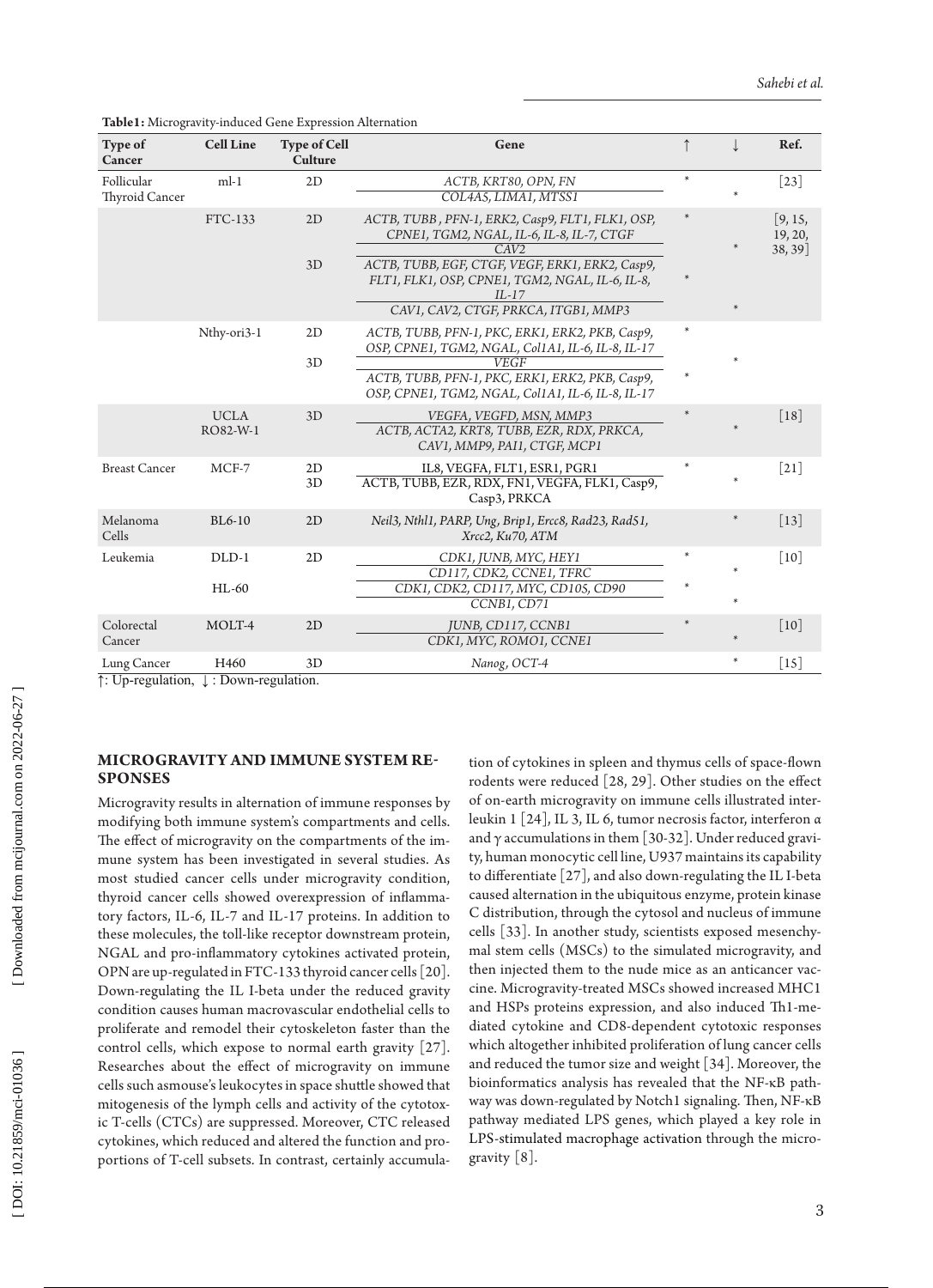#### LITY OF A THERAPEUTIC AP**proach**

**PP** Lona mig production is on better the conduction of the photon and production of the photon and production of the photon in the conduction of the photon in the conduction of the photon in the case of the case of the ca Low mutation aggregation and cancer rate in astronauts [35] may light this idea in someone's mind which microgravity might have the potential to be utilized as a therapeutic ap proach in cancer treatment. A summary of expression of the altered genes in different cancer cell lines has been men tioned in Table 1. However, our current understanding of microgravity impacts on cancer cells is still limited; there are some controversies among the related studies, which we dis cussed about them below. Evidently, there is a close crosstalk between cancer treatment and the immune system respons es. Most of the immune responses dysregulations may be the cause of cancer occurrence or affect response to therapy [36]. There are some studies that confirm the effects of microgravity on immune cell activation, pro-inflammatory and inflammatory protein accumulation, and inducing cytokines secretion. Furthermore, microgravity inhibits proliferation of the cancer cells and increases the drug sensitivity in B lym phoma, liver, breast and non-small lung cancer [8]. *CTGF*, a connective tissue growth factor gene*,* is over-expressed in papillary thyroid carcinoma cells under microgravity and has a negative correlation with metastasis, tumor size and clinical stage [37]. Melanoma cancer cells' DNA repair molecules like PARP, Ercc8, Rad23, Rad51, and Ku70 are down-regu lated at the levels of transcription and translation. Further more, DNA damage response mediating genes, p53, PCNA, ATM/ATR, and CDK1/2 significantly inhibited [13]. Inva sion-related genes, *MMP2* and *MMP3* genes and other an giogenesis-related genes in cancer cells declined dependently of gravity [9, 14]. Microarray analysis has discovered that MIR22HG as a tumor suppressor gene, 4.4 fold is up-regulat ed under zero gravity and this finding has been validated by q-PCR. Also, the downstream targets of MIR22HG, includ ing SP1, CDK6 and CCNA2 were dysregulated [10].

In contrast, there are some studies which pointed the role of microgravity in favor of cancer cells. The migratory abil ity of human lung cancer cell lines of adenocarcinoma and squamous cell carcinoma increased after exposing to mi crogravity [38]. Researchers have found some evidences that show microgravity may induce some types of cancer like leukemia, lung, breast, ovarian, liver, head and neck cancers. No matter the cancer cells have been cultured on simulated microgravity or 1g gravity, the KRAS oncogenic pathway is induced in them [8]. In this regard, cytogenesis results indicate that DNA repair and proliferation- related genes (including *CCND1* and *PCNA*) are down-regulated

# **Re ferences**

- 1. Winnard A, Nasser M, Debuse D, Stokes M, Evetts S, Wilkin son M, et al. Systematic review of countermeasures to minimise physiological changes and risk of injury to the lumbopelvic area following long-term microgravity. Musculoskelet Sci Pract. 2017;27 Suppl 1:S5-S14. [DOI: 10.1016/j.msksp.2016.12.009](http://dx.doi.org/10.1016/j.msksp.2016.12.009) [PMID: 28173932](http://www.ncbi.nlm.nih.gov/pubmed/28173932)
- 2. Brown AH. From gravity and the organism to gravity and the cell. ASGSB Bull. 1991;4(2):7-18. [PMID: 11537184](http://www.ncbi.nlm.nih.gov/pubmed/11537184)
- 3. Johnston RS, Dietlein LF, editors. Biomedical results from Skylab. NASA SP-377. Biomedical Results from Skylab; 1977.

in normal lymphocytes. Also, the expression of apoptotic genes (including *Bax*) was reduced. In conclusion, the ac cumulation of DNA damaged immune cells may cause ma lignancy [39]. As shown in Table 1, microgravity has dis similar impacts on gene expression of various cancer cells. For example, a proto-oncogene, *MYC,* was down-regulated in leukemia and up-regulated in the colorectal cancer. Un likely, another proto-oncogene, CD117, was up-regulated in leukemia and down-regulated in the colorectal cancer [10]. These results show different effects of microgravity on solid and liquid tumors. All in all, it seems too soon to decide about the microgravity therapeutic application in cancer. However, it can be concluded that microgravity alone might induce cancer but along with the other factors like chemotherapy and radiotherapy enhance the impres sion of the treatment.

# **CONC LUSIONS**

Obviously, cancer cells consider microgravity as an external stress. Over-expression of cellular stress related proteins in cluding HSP70 and ROS, and Ca<sup>2+</sup> ion evidences this claim [37]. In the microgravity status, some cancer cells assemble to multicellular 3D constructs. Therefore, simulated micro gravity may be applies as an inducing factor in tissue engi neering and spheroid formation. Microgravity has various effects on the cell growth, proliferation, gene expression, pro duction of soluble factors, cell signaling, ECM production, cytoskeletal organization and cell adhesion. Furthermore, it affects the expression of cytokines, interleukins and other immune- related compartments and activates immune cells. With regard to analytical approaches derived from spacebased investigations, it seems that microgravity could be used as an anti-tumor technology and therapeutic method in far future. Therefore, the effects of microgravity on both normal and cancer cells should be more studied.

## **ACKNOWLED GEMENTS**

Not applicable.

## **CONFLICT O F INTEREST**

The authors have no conflict of interest.

#### **Ethics Approval**

Not applicable.

- 4. Montgomery PO, Jr., Cook JE, Reynolds RC, Paul JS, Hayflick L, Stock D, et al. The response of single human cells to zero gravity. In Vitro. 1978;14(2):165-73. [PMID: 352912](http://www.ncbi.nlm.nih.gov/pubmed/352912)
- 5. Lee EY, Lee WH, Kaetzel CS, Parry G, Bissell MJ. Interaction of mouse mammary epithelial cells with collagen substrata: regula tion of casein gene expression and secretion. Proc Natl Acad Sci U S A. 1985;82(5):1419-23. [PMID: 3856271](http://www.ncbi.nlm.nih.gov/pubmed/3856271)
- 6. Kunz-Schughart LA, Kreutz M, Knuechel R. Multicellular spheroids: a three-dimensional in vitro culture system to study tumour biology. Int J Exp Pathol. 1998;79(1):1-23. PMID: